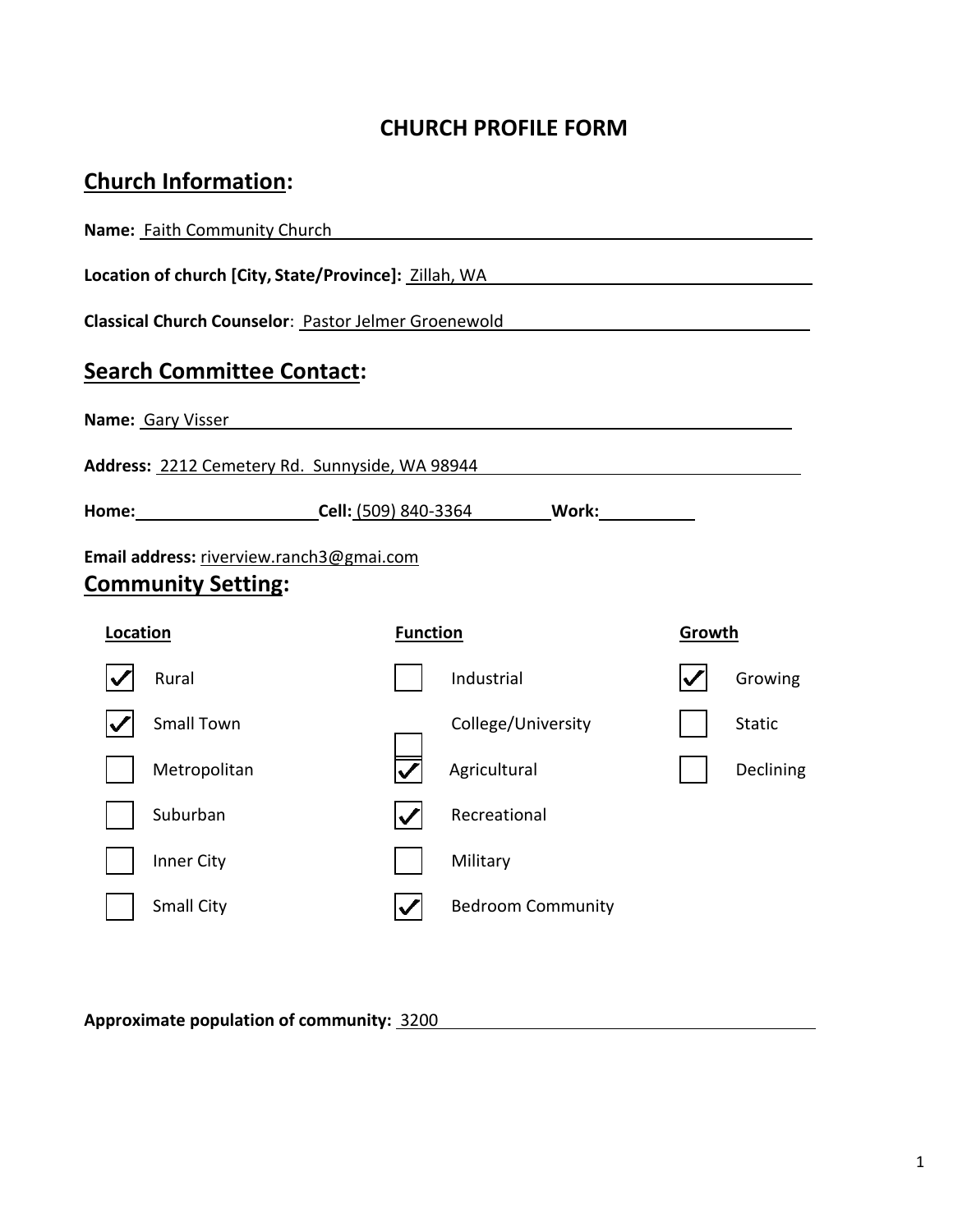# **Church Profile:**

| We are open to:<br>Male and Female pastors                                                                                                                                                                     |                                                                              | Female pastors only | • Male pastors only |  |  |  |  |  |  |
|----------------------------------------------------------------------------------------------------------------------------------------------------------------------------------------------------------------|------------------------------------------------------------------------------|---------------------|---------------------|--|--|--|--|--|--|
| List all staff positions:<br>Lead Pastor (Full time)<br>Part-time Church Secretary (Part time)                                                                                                                 |                                                                              |                     |                     |  |  |  |  |  |  |
|                                                                                                                                                                                                                | <b>Position Available: Lead Pastor</b><br><b>Date of vacancy: 07/05/2021</b> |                     |                     |  |  |  |  |  |  |
| <b>General position description:</b><br>We are looking for a spiritually mature lead pastor who can preach the Word, help the<br>congregation<br>develop their spiritual lives, and equip the saints to serve. |                                                                              |                     |                     |  |  |  |  |  |  |
| ⊙ Full-time                                                                                                                                                                                                    | Part-time                                                                    |                     |                     |  |  |  |  |  |  |
| <b>Bi-vocational position?</b>                                                                                                                                                                                 |                                                                              |                     |                     |  |  |  |  |  |  |
| Yes                                                                                                                                                                                                            | No                                                                           |                     |                     |  |  |  |  |  |  |

## **Number of years preferred of ministry experience of potential candidate:** No Restrictions

**Required languages:** English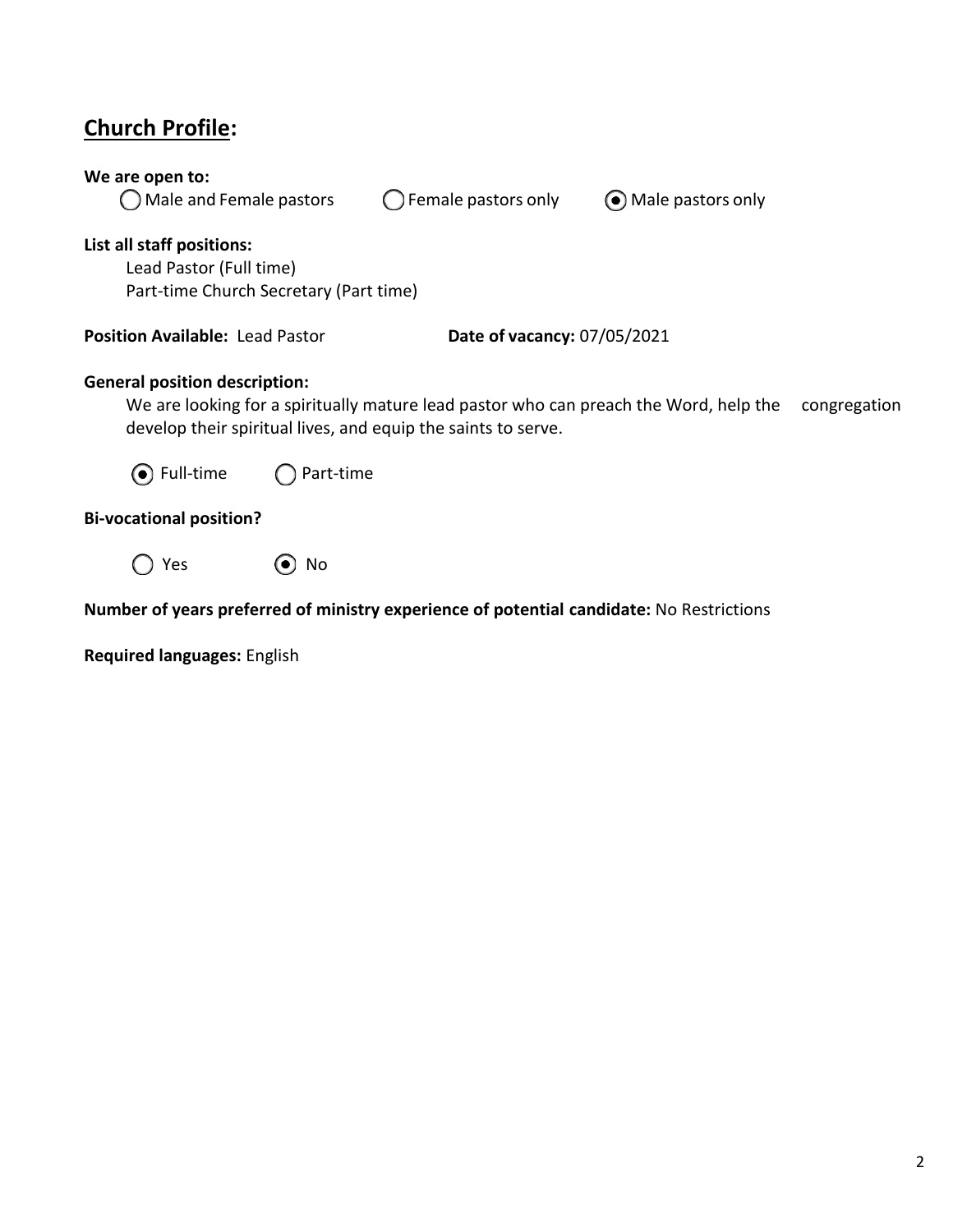# **Church Demographics:**

#### **Average Sunday attendance**: 60-70

#### **Active adult professing members:**

84 Active Adult Professing Members, 17 Baptized Non-members.

#### **Church members:**

#### **Age:**

| 17% (0-11) | $3\%$ (12-18) | 3% (19-24)   | 3% (25-34) |
|------------|---------------|--------------|------------|
| 6% (35-49) | 28% (50-64)   | $40\%$ (65+) |            |

#### **Occupation:**

| 6% Business                   | 15% Professional | 6% Trades             | 4% Stay at Home Parent |
|-------------------------------|------------------|-----------------------|------------------------|
| 18% Agriculture   40% Retired |                  | 6% Student   5% Other |                        |

#### **Percentage of members belonging to the congregation:**

| Less than 5 years | $10\%$ |
|-------------------|--------|
| 5-10 years        | 8 %    |
| 10 or more years  | 82%    |

#### **Racial/Ethnic composition of congregation and surrounding community:**

**Congregation:** 99% Caucasian, 1% Other

**Surrounding Community:** 56.1% Caucasian, 34.2% Hispanic, 4.9% Native American, 2.8% Other

#### **Composition of congregation:**

| <b>Mono-Cultural Multi-</b>   |  |
|-------------------------------|--|
| Cultural                      |  |
| Specific Ethnicity (specify:) |  |

#### **List the last three persons in this position:**

- 1. Robert Cumings
- 2. Dave Loew
- 3. Joseph Kamphuis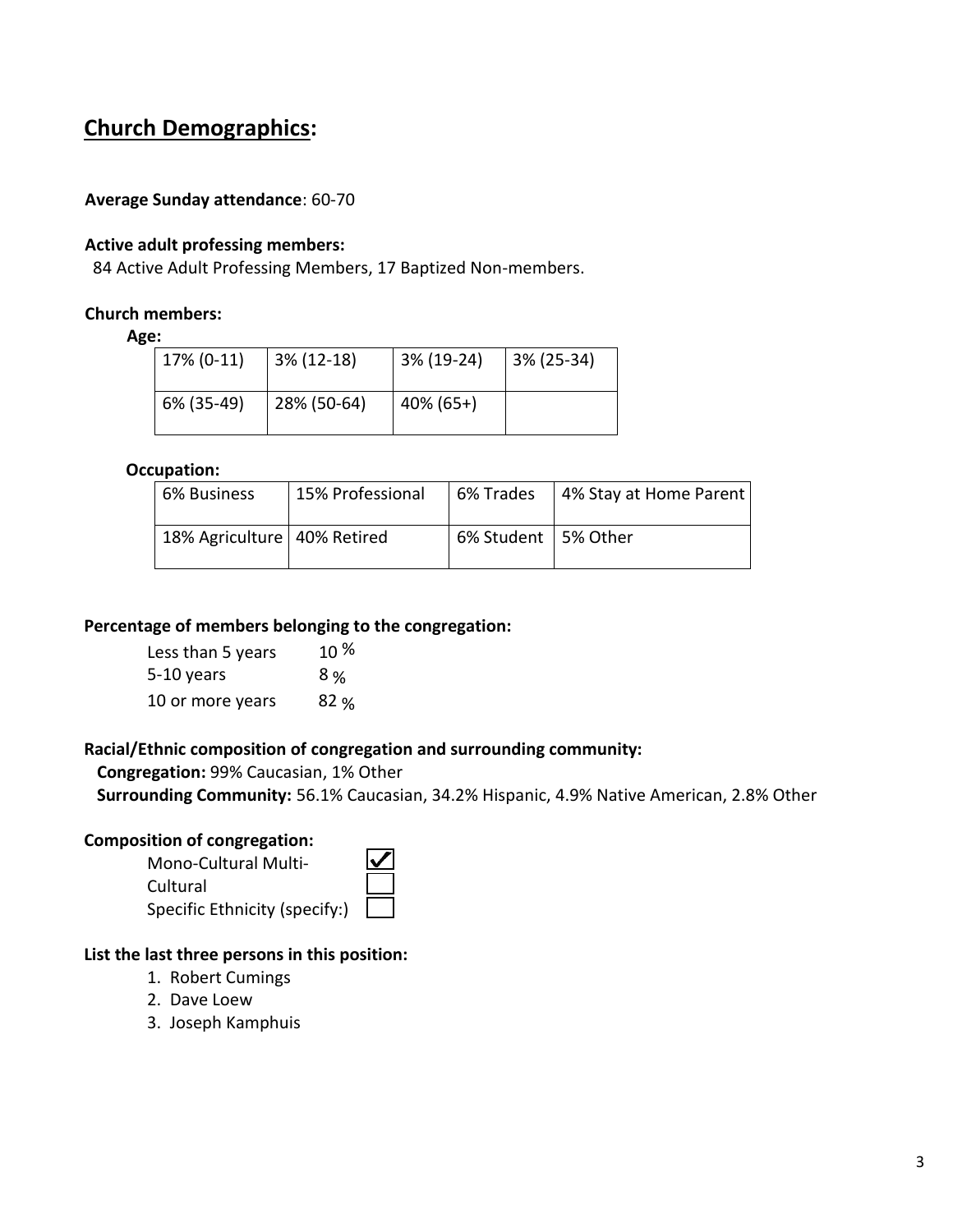# **Worship:**

#### **How are members involved in planning and participation in the liturgy/worship?**

Members are involved through worship committee, praise teams, accompanists, prayer leaders, dramas, Scripture readings, PowerPoint, sound system, Children's message, Children's Worship, greeters and coffee servers. (Some activities subject to COVID-19 restrictions)

#### **Describe the worship services in your church:**

Blended style, with Reformed emphasis.

#### **Describe the discipleship practices in your church for all ages of members and attenders:**

The discipleship practices in our church include:

Children's Message, Children's Worship, Worship, Small Groups, Coffee Break/Story Hour, Awana, Sunday School, Summer Kids Program, Kids Hope, Prayer Group. (Some programs are currently not meeting due to COVID-19).

## **Building/Financial:**

#### **Present annual budget:** \$166,110.00 **Last year's annual budget:** \$169,918.00

### **Percentage of financial obligations met(last complete yearreported):** Budget

| 105.1%                           |      |
|----------------------------------|------|
| Denominational Ministry Shares   | 100% |
| <b>Classical Ministry Shares</b> | 100% |

#### **Amount contributed above budget and ministry shares:** \$64,235.29 **Specify (optional):** Local and Global Missions

### **Facilities:**

**Describe facilities:** We have a 9600 square foot building which includes sanctuary, kitchen, large entry/meeting area, office, pastor's study, 7 Sunday school rooms, 3 bathrooms, nursery, and a library. The church sits on 3.5 acres located just outside of Zillah city limits, with easy freeway access. Facility was built in 1997.

| Are your buildings adequate for your ministries?<br>If no, please explain: | $\left(\bullet\right)$ Yes | ) No       |
|----------------------------------------------------------------------------|----------------------------|------------|
| Is a building program projected?<br>If yes, describe what and when:        | $\bigcap$ Yes              | $\odot$ No |
| Does the church own a parsonage?                                           | (●) Yes                    | ) No       |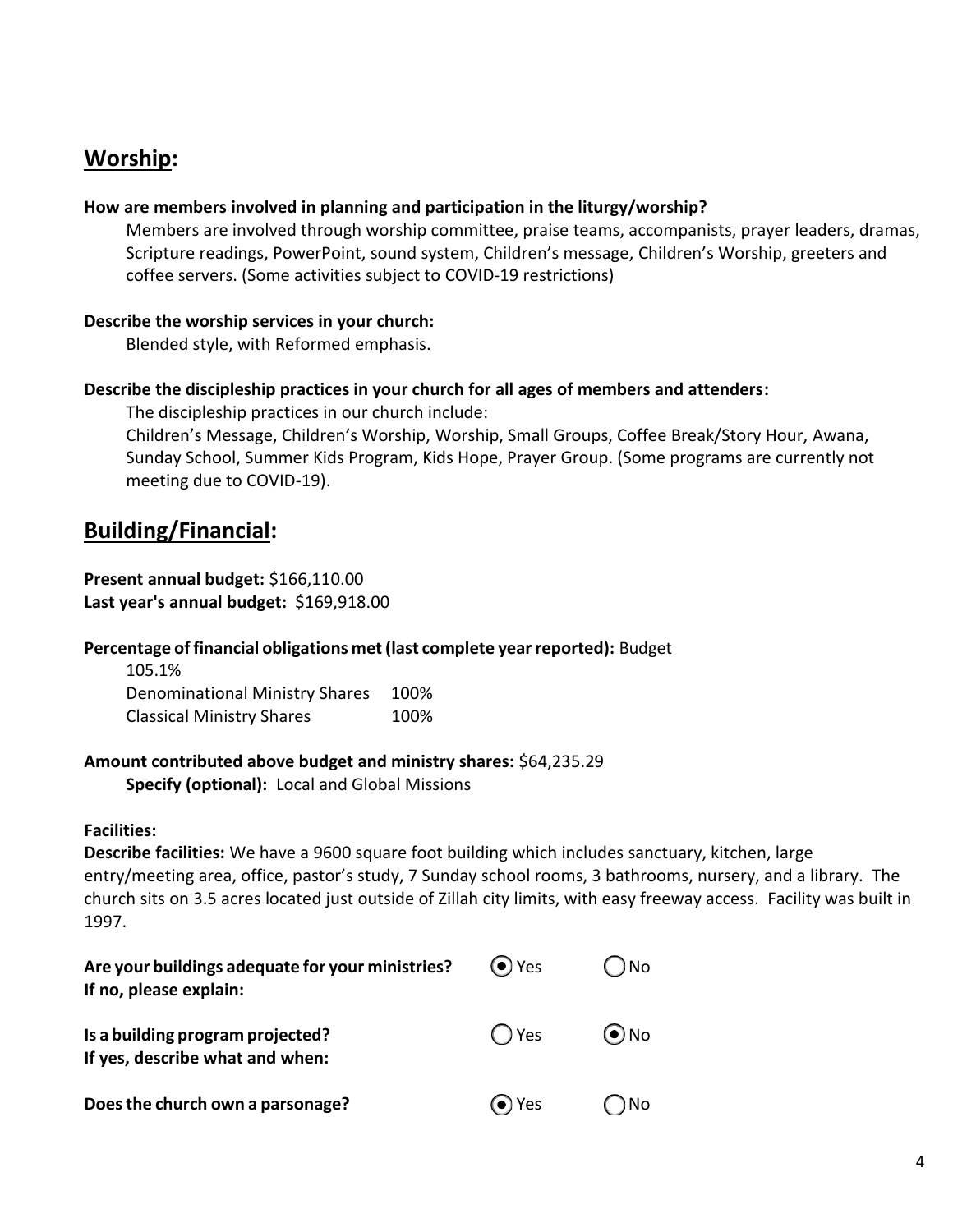### **Location of office or study:** In the church

### **Compensation:**

**The salary range we are prepared to offer our new pastor is based on the CRC Minister Compensation Survey for our area:**

#### **If other, please specify:**

\$55,000 per year plus pension, medical insurance, continuing education, parsonage or housing allowance *\* please see more information below after "other"*

#### **The average annual increase for this position over the past three years is:** 3%

#### **Housing:**

- ◯ Housing allowance
- ◯ Parsonage only
- Either of the above

#### **Benefits and expenses:**

**V** Pension

 $\sqrt{\phantom{a}}$  Medical insurance

 $\Box$  Life insurance

Social Security or Canada Pension Travel/mileage

 $\sqrt{\phantom{a}}$  Continuing Education funds

- Continuing Education time allotted
- Sabbatical policy in place

Annual vacation (# weeks)

Other (please specify): *Vacation is negotiable.* 

*Parsonage includes utilities, internet, and landline phone service. Preferred medical insurance is Christian Healthcare Ministries Gold Plan with Brother's Keeper Addition.*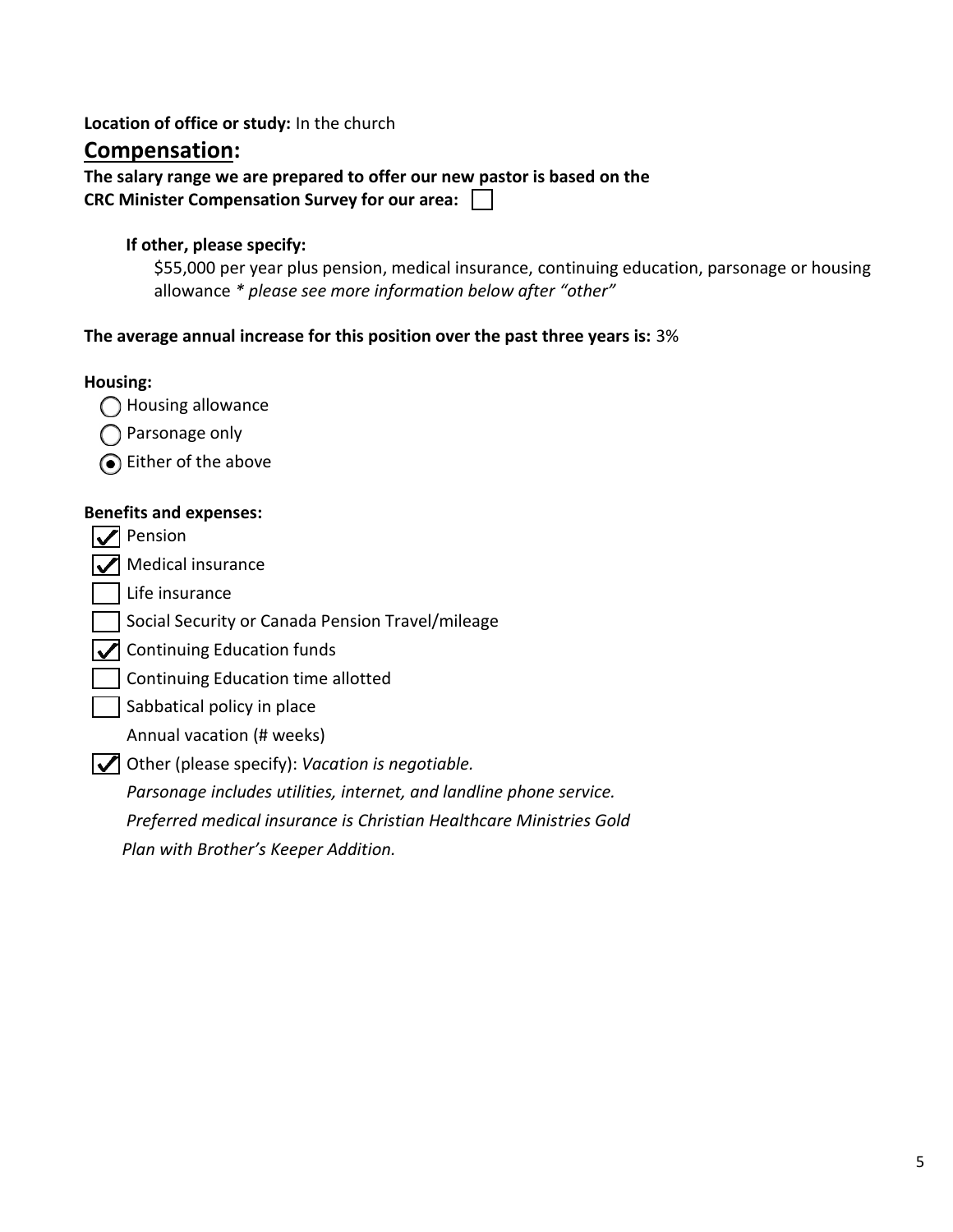# **Church Characteristics:**

*[Check which one(s) are closest to your church's characteristics]*

### **Presently, the FOCUS OF OUR CHURCH'S MINISTRY is**

|                           | Community<br>Exclusively     | Community<br>Primarily                                           | Community &<br>Current<br>Members/<br>Participants<br>Equally | Current<br>Members/<br>Participants<br>Primarily   | Current<br>Members/<br>Participants<br>Exclusively |                       |
|---------------------------|------------------------------|------------------------------------------------------------------|---------------------------------------------------------------|----------------------------------------------------|----------------------------------------------------|-----------------------|
| External                  |                              |                                                                  | $\left( \bullet \right)$                                      |                                                    |                                                    | Internal              |
|                           |                              | In our church, the WORSHIP SERVICE IS DESIGNED FOR               |                                                               |                                                    |                                                    |                       |
|                           | Designed for<br>unchurched   | Emphasis on<br>unchurched                                        | Unchurched<br>and believers                                   | Emphasis on<br>believers                           | Designed for<br>believers                          |                       |
| Unchurched                |                              |                                                                  |                                                               | $\boldsymbol{\Theta}$                              |                                                    | Churched              |
|                           |                              | In our church, the STYLE OF MUSIC used in the worship service is |                                                               |                                                    |                                                    |                       |
|                           | Contemporary                 | Mostly<br>Contemporary                                           | Blended                                                       | Mostly<br>traditional                              | Traditional                                        |                       |
| Contemporary              |                              |                                                                  | $\left( \bullet \right)$                                      |                                                    |                                                    | Traditional           |
|                           |                              | In our church, LEADERSHIP is generally provided by the           |                                                               |                                                    |                                                    |                       |
|                           | Predominantly<br>lay leaders | Frequently lay<br>leaders                                        | Lay leaders &<br>pastoral staff<br>share<br>leadership        | Lay leaders<br>function<br>under<br>pastoral staff | Predominantly<br>pastoral staff                    |                       |
| Congregational<br>Members |                              |                                                                  | $\bullet$                                                     |                                                    |                                                    | <b>Pastoral Staff</b> |
|                           |                              | Our church seeks to ENCOURAGE SPIRITUAL GROWTH through           |                                                               |                                                    |                                                    |                       |
|                           | No specific<br>ministries    | Ministries for<br>a few groups                                   | Ministries for<br>selected<br>groups                          | Ministries for<br>most groups                      | Ministries for<br>all groups                       |                       |
| Informal                  |                              |                                                                  | $\boldsymbol{\Theta}$                                         |                                                    |                                                    | Formal                |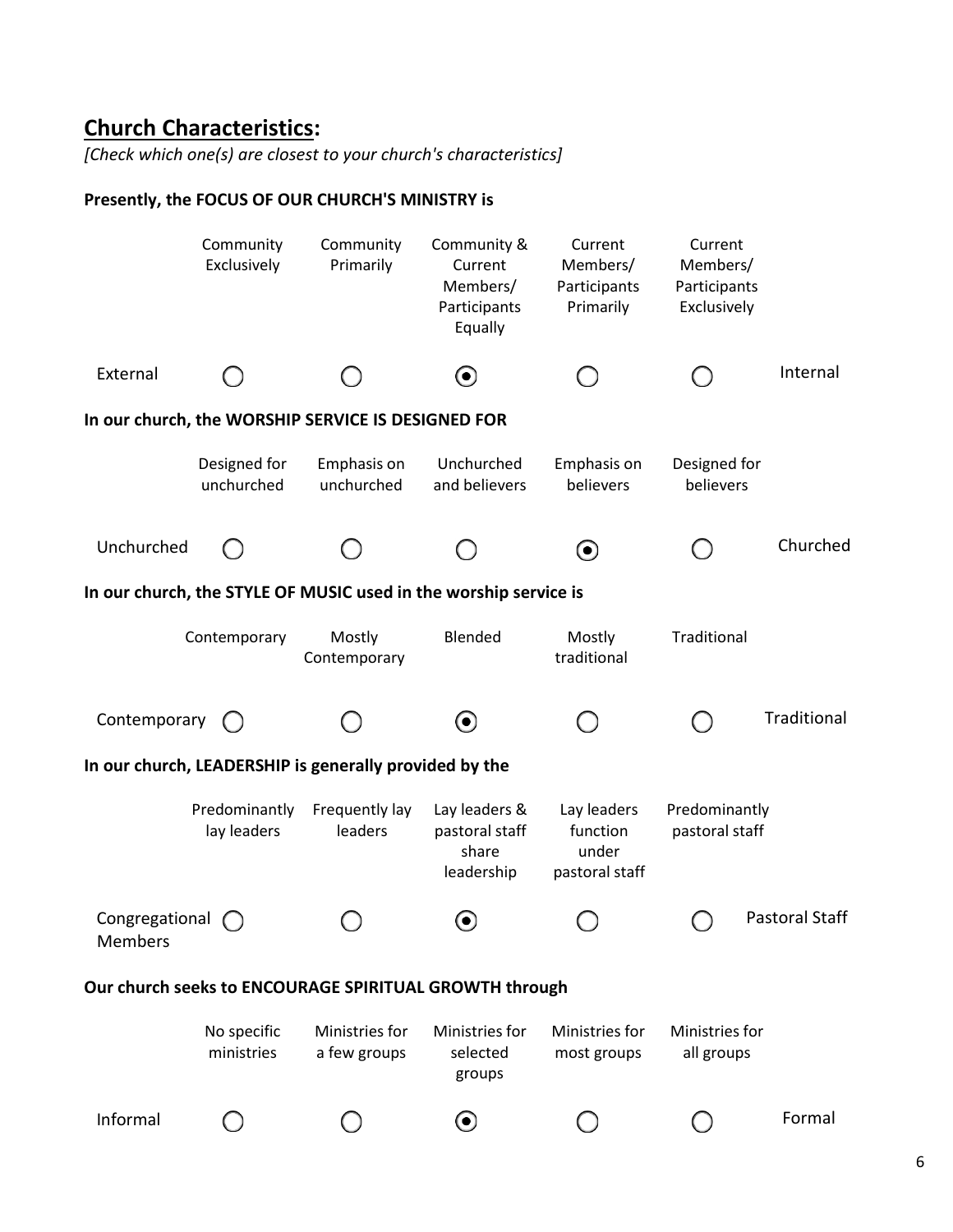|                                                                  |                                          | In our church, EVANGELISM STRATEGIES AND METHODS are                  |                                        |                                                                         |                                     |                       |
|------------------------------------------------------------------|------------------------------------------|-----------------------------------------------------------------------|----------------------------------------|-------------------------------------------------------------------------|-------------------------------------|-----------------------|
|                                                                  | Predominantly<br>unplanned               | Generally<br>Unplanned                                                | Equal<br>Emphasis                      | Generally<br>Planned                                                    | Predominantly<br>Planned            |                       |
| Unplanned                                                        |                                          |                                                                       |                                        | $\boldsymbol{\Theta}$                                                   |                                     | Planned               |
|                                                                  |                                          |                                                                       |                                        | Our church is representative of the ECONOMIC DIVERSITY of our community |                                     |                       |
|                                                                  | Strongly<br>representative               | Mostly<br>representative                                              | Moderately<br>representative           | Mildly<br>representative                                                | Weakly<br>representative            |                       |
| High<br>Representation                                           |                                          |                                                                       | $\boldsymbol{\Theta}$                  |                                                                         |                                     | Low<br>Representation |
|                                                                  |                                          | Our church is representative of the ETHNIC DIVERSITY of our community |                                        |                                                                         |                                     |                       |
|                                                                  | Strongly<br>representative               | Mostly<br>representative                                              | Moderately<br>representative           | Mildly<br>representative                                                | Weakly<br>representative            |                       |
| High<br>Representation                                           |                                          |                                                                       |                                        |                                                                         | $\bf O$                             | Low<br>Representation |
| Our church's RESPONSE TO COMPASSION, MERCY, AND JUSTICE NEEDS is |                                          |                                                                       |                                        |                                                                         |                                     |                       |
|                                                                  | Commitment<br>to church-<br>based action | Encouragement<br>of church-<br>based action                           | Church-based<br>and personal<br>action | Encouragement<br>of personal<br>action                                  | Commitment<br>to personal<br>action |                       |
| Church-based                                                     |                                          |                                                                       | O                                      |                                                                         |                                     | Personal              |

# **In our church, EVANGELISM STRATEGIES AND METHODS are**

**Our church's MISSIONAL FOCUS is**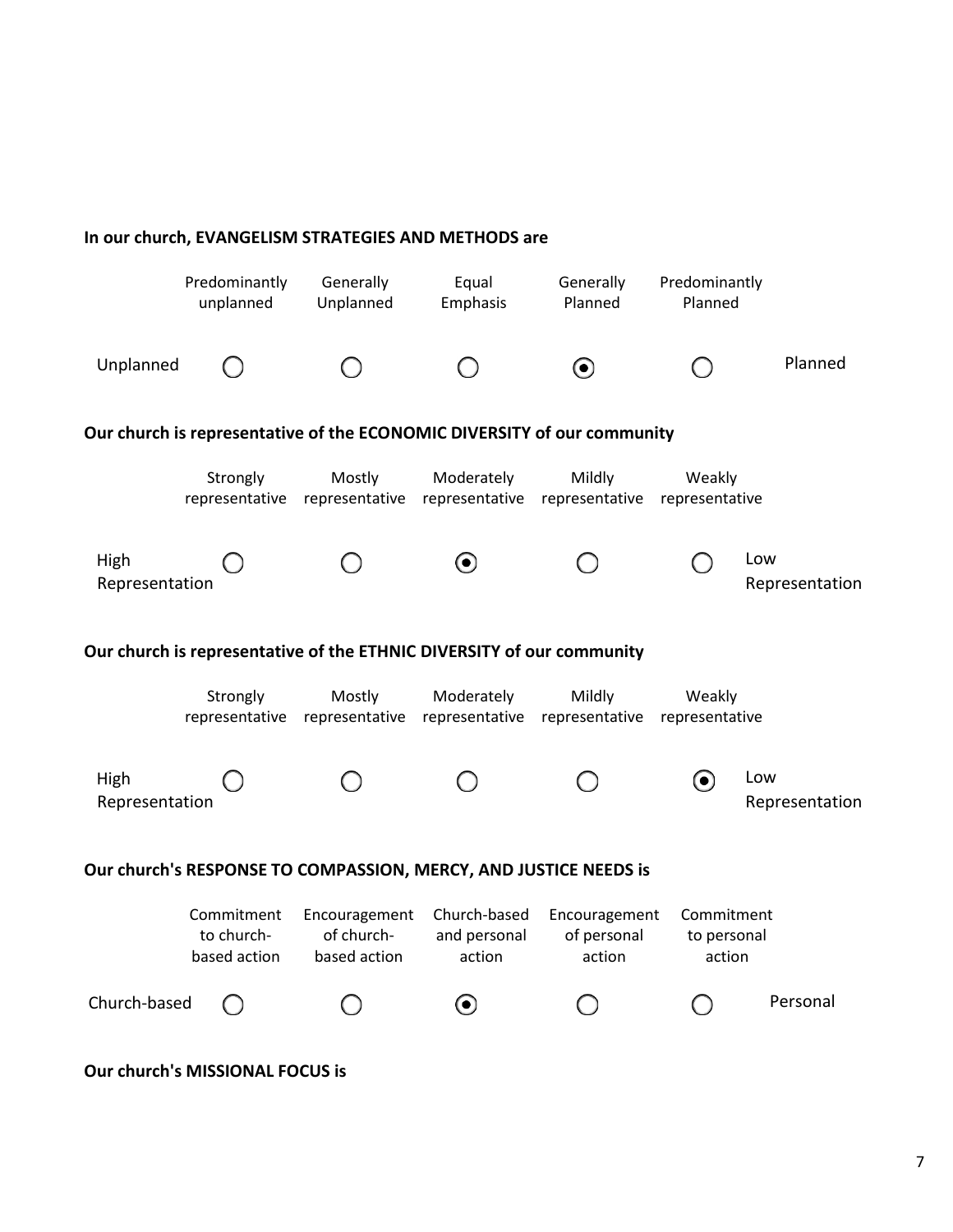|       | All local | Mostly local | Equally local<br>and global | Mostly global | All global |        |
|-------|-----------|--------------|-----------------------------|---------------|------------|--------|
| Local |           |              | $\left( \bullet \right)$    |               |            | Global |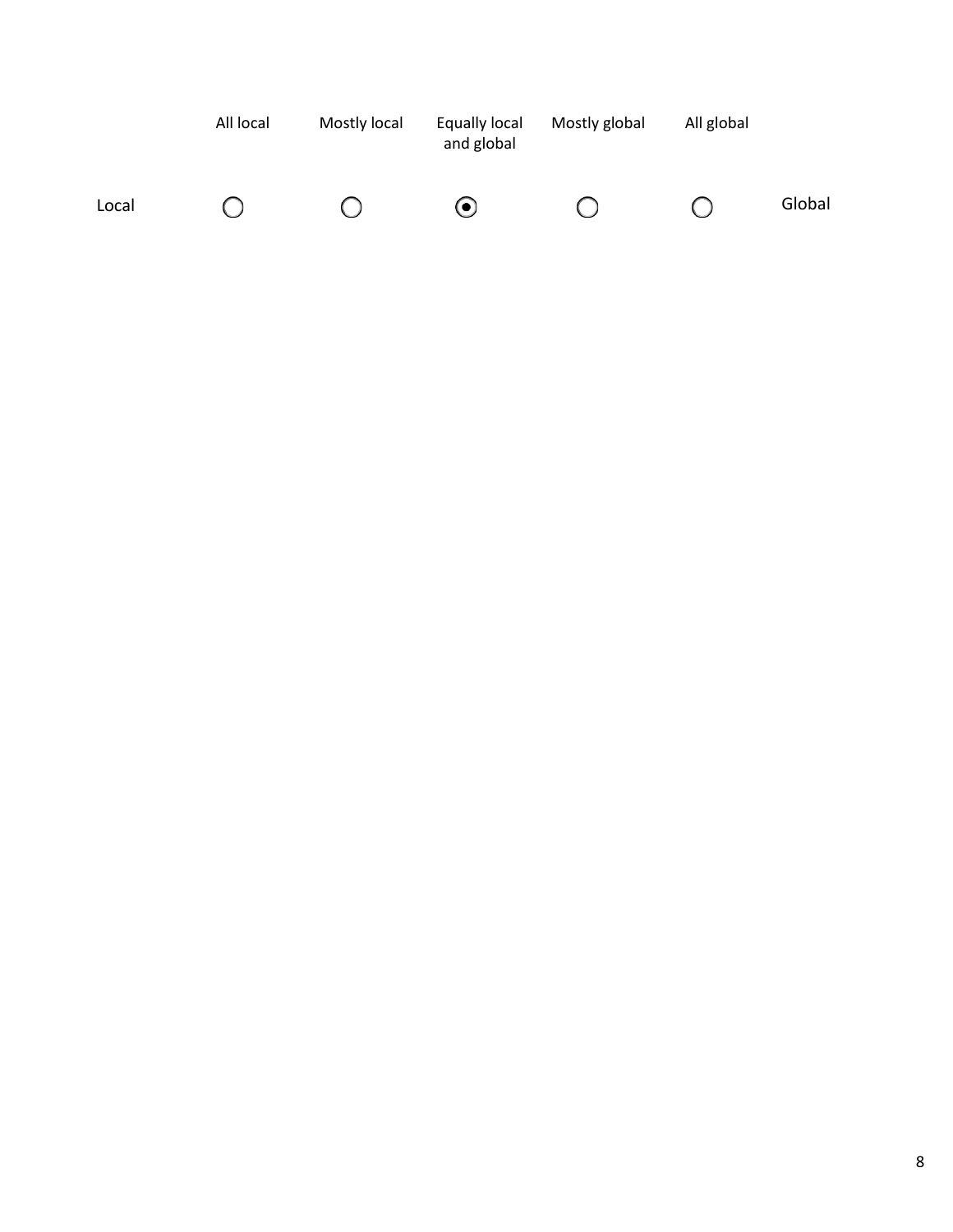# **Narrative:**

# **Do you have a recently articulated mission/vision for ministry?**  $\bullet$  **Yes**  $\bullet$  **No**



#### **In what ways does your church participate in ecumenical activities?**

We support our local food bank with food drives and offerings and participate in a Christmas Giving Tree program through the food bank for needy children. Before COVID-19, the Zillah Community Choir practiced and gave concerts in our church sanctuary.

#### **Reflect on your strengths/gifts as a church:**

- 1. Members are caring and supportive like a family throughout the Yakima Valley.
- 2. Friendly/welcoming to visitors.
- 3. Outreach programs
- 4. Bible is central to ministry
- 5. Strong financial and spiritual giving.

#### **Reflect on your passions as a church:**

- 1. Strong Biblical teaching
- 2. Outreach Ministries
- 3. Hospitality

#### **List specific problems with which your congregation struggles:**

- 1. Retaining and attracting younger people in an aging congregation.
- 2. Developing relationships with the diverse community in Zillah while members live throughout the Yakima Valley.
- 3. Lack of small groups
- 4. Lack of musicians.

### **What has been the most interesting and challenging event in the life of your church in the last three years?**

Covid has limited our ministry in the last year, and losing key people through relocation to other areas and to other churches.

#### **List major goals that this congregation has set for itself or opportunities the congregation anticipates:**

- 1. To continue to be a Bible based congregation.
- 2. Good communication in all ministries/committees/council/congregation
- 3. To continue to foster current outreach programs
- 4. Assimilate those we reach through outreach programs to church membership.

#### **Describe what being Christians of Reformed accent means to you:**

We believe in a Sovereign, Triune God, who informs us through His infallible Word and through the lens of our Reformed Creed and Confessions.